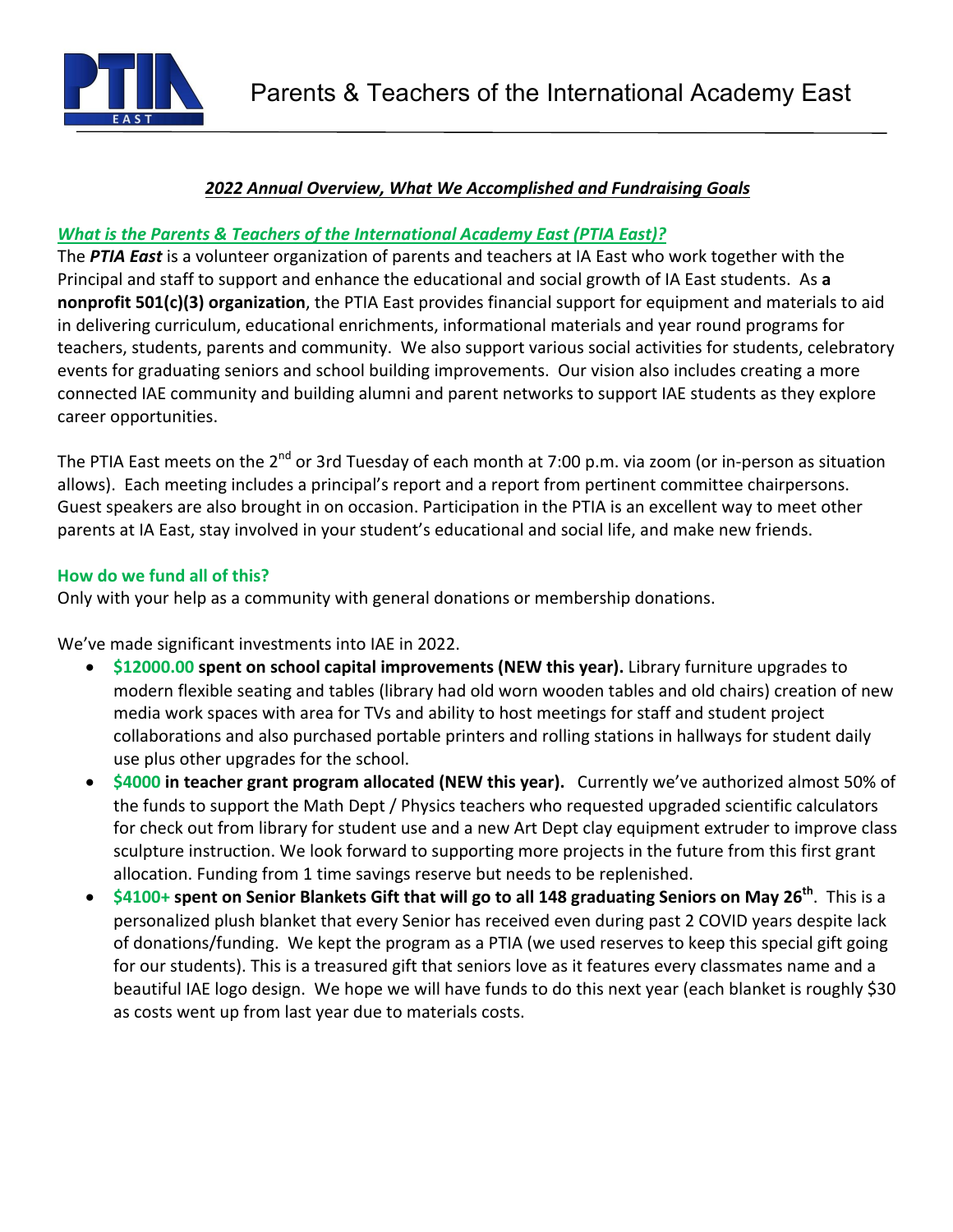

## **CURRENT SCHOOL YEAR FUNDRAISER - \$8000.00 Goal**

We are asking for your help to replenish our deficit in our operating budget (less than \$700 raised this year from memberships for 2022 to fund these program expenses above. We don't want to have to cancel future investments or programs due to a shortfall these past few years.

You can help by sending a check or cash to the office in an envelope for the PTIA or donate using our PTIA Paypal link (Indicate "Fundraiser") in the note with your donation pymt. Paypal will say Rebecca Lukasik, our Treasurer's name, but funds go directly to our PTIA Bank Account and is tax deductible.

# https://www.paypal.com/paypalme/ptiaeast

## High Level Summary of What We Do As PTIA EAST Throughout the Year – Accomplishments of 2022:

- **•** Provide a **communication link** between parents, students, staff and the community.
- Maintain the PTIA East website, Facebook, Instagram and Twitter accounts to share information with community (future newsletter being developed).
- Publish an **IA East Directory** (future project).
- Purchase **classroom enrichment materials** including supplies and equipment. (\$12,000 invested back into the library (furniture, flexible tables etc), created a new meeting space, new media for shared collaboration, portable printer stations for students in hallways and so much more).
- Support socials and dances for students (Homecoming, Spring Fling, Charity Ball).
- **•** Support the **IA East Olympics** throughout Spirit Week and during the Olympic events.
- Provide nutritious snacks during exams.
- Organize and sponsor the **Senior All Night Party** & **Senior Blankets Gift From PTIA** (\$4100+ for all 148 graduating seniors of 2022) and, **Senior Yard Signs** (need volunteers/more time to do it next year).
- **•** Provide meals for the staff during Parent/Teacher conferences and various professional days
- Provide Teacher Grants via new program launched in 2022 (\$4000 approved grant allocation)
- **•** Organize and sponsor **Teacher Appreciation Lunches** and gift cards twice a year.
- Host a year-end **Teacher / Staff luncheon as a Thank You** during finals week.
- **Award PTIA Scholarships** (launching new program in 2022/2023 for all grades towards enrichment)
- Support the various school Clubs and student activities through monetary or volunteer support (mentoring to new Conrad Challenge program, other requests).
- Implement new programs of value, such as the new **Career Explorations Initiative**: Launched a Parent **Career Panel with 6 panelist**s answering student questions this past May 31 and so much MORE!